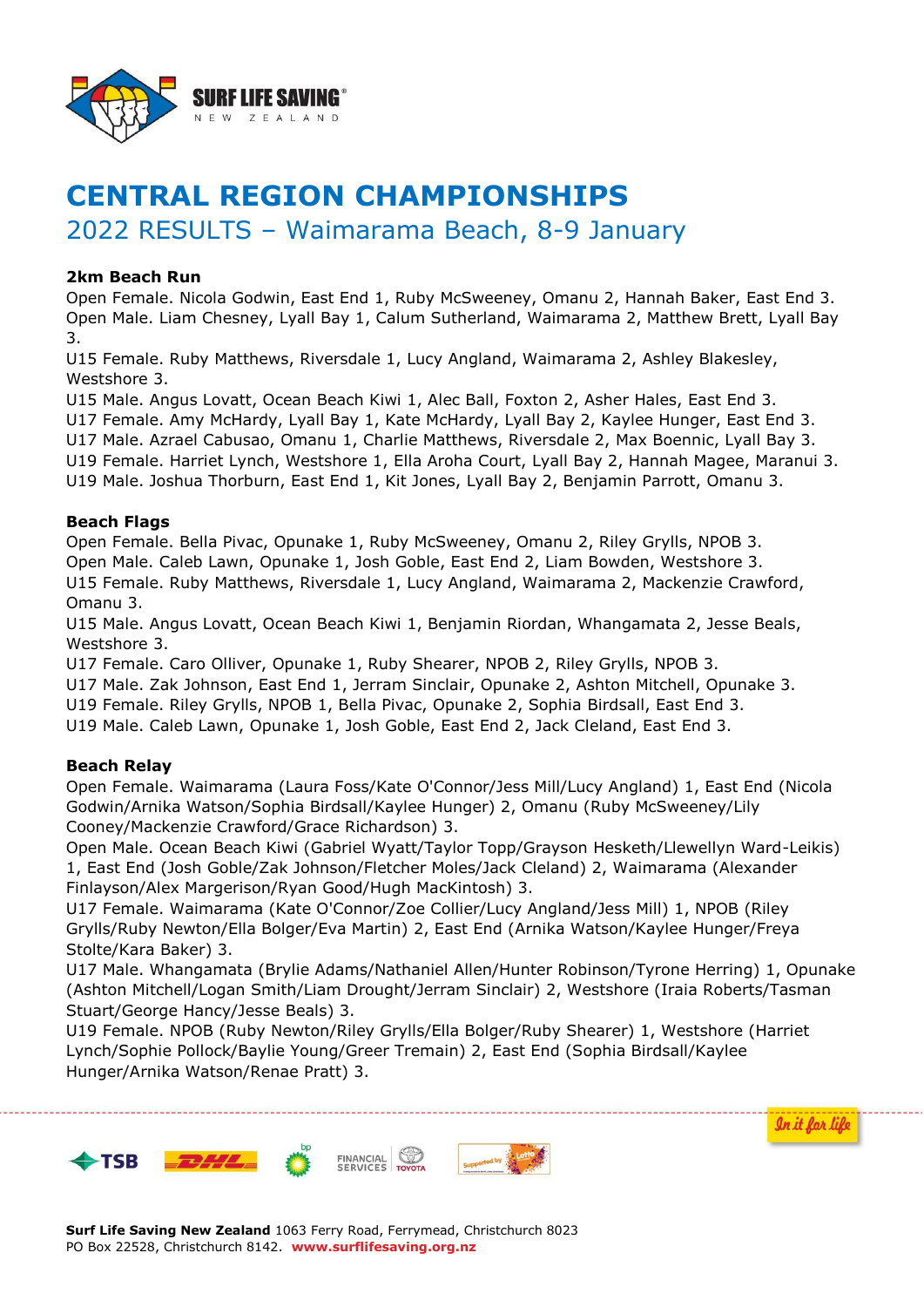U19 Male. East End (Joshua Thorburn/Zak Johnson/Jack Cleland/Josh Goble) 1, Opunake (Caleb Lawn/Samuel Drought/Jerram Sinclair/Logan Smith) 2, Waimarama (Hugh MacKintosh/Ryan Good/Alex Magerison/Alex Finlayson) 3.

## **Beach Sprint**

Open Female. Bronagh Ryan, Titahi Bay 1, Riley Grylls, NPOB 2, Ruby McSweeney, Omanu 3. Open Male. Taylor Topp, Ocean Beach Kiwi 1, Grayson Hesketh, Ocean Beach Kiwi 2, Logan Smith, Opunake 3.

U15 Female. Eva Martin, NPOB 1, Lucy Angland, Waimarama 2, Ella Strang, Maranui 3. U15 Male. Iraia Roberts, Westshore 1, Angus Lovatt, Ocean Beach Kiwi 2, Mason King, Omanu 3. U17 Female. Riley Grylls, NPOB 1, Grace Akeripa, Ocean Beach Kiwi 2, Ruby Newton, NPOB 3. U17 Male. Logan Smith, Opunake 1, Zak Johnson, East End 2, Charlie Matthews, Riversdale 3. U19 Female. Bella Pivac, Opunake 1, Sophia Birdsall, East End 2, Hannah Magee, Maranui 3. U19 Male. Taylor Topp, Ocean Beach Kiwi 1, Caleb Lawn, Opunake 2, Grayson Hesketh, Ocean Beach Kiwi 3.

#### **Board Race**

Open Female. Claudia Kelly, East End 1, Ella Kingi, Otaki 2, Isabella Bassett-Foss, Waimarama 3. Open Male. Matthew Brett, Lyall Bay 1, Joel Meuli, East End 2, Scott Cliff, Omanu 3. U15 Female. Freya Stolte, East End 1, Izzy Milne, Whangamata 2, Alexandra Pollock, Westshore 3. U15 Male. Yahni Brown, Midway 1, Mason King, Omanu 2, Ike Ancell, Whangamata 3.

U17 Female. Sophie Petro, Midway 1, Tara Shotter, East End 2, Pippa Nicol, Lyall Bay 3.

U17 Male. Tyrone Herring, Whangamata 1, Hunter Robinson, Whangamata 2, Nathaniel Allen, Whangamata 3.

U19 Female. Sian Bester, Orewa 1, Holly Reynolds, Maranui 2, Emma North, East End 3. U19 Male. Joshua Thorburn, East End 1, Carwyn Pattison, Waimarama 2, Jacob Corrin, Midway 3.

#### **Board Relay**

Open Female. East End (Claudia Kelly/Hannah Baker/Nicola Godwin) 1, Omanu (Ruby McSweeney/Lily Cooney/Madi Greetham) 2, Waimarama (Cydney Pattison/Laura Foss/Isabella Bassett-Foss) 3.

Open Male. Lyall Bay (Kit Jones/Liam Chesney/Matthew Brett) 1, Westshore (Liam Bowden/Daniel Brown/Ben Stephenson) 2, Waimarama (Alexander Finlayson/Ryan Good/Carwyn Pattison) 3. U17 Female. East End (Freya Stolte/Tara Shotter/Kara Baker) 1, Lyall Bay (Pippa Nicol/Kate McHardy/Amy McHardy) 2, Whangamata (Maggie Robinson/Ayla Ruby Davie/Izzy Milne) 3. U17 Male. Whangamata (Hunter Robinson/Nathaniel Allen/Tyrone Herring) 1, East End (Daniel Callebaut/Zak Johnson/Asher Hales) 2, Omanu (Azrael Cabusao/Braith Swanberg/Luke Thompson) 3.

U19 Female. Westshore (Harriet Lynch/Baylie Young/Sophie Pollock) 1, East End (Kaylee Hunger/Emma North/Kara Baker) 2, Midway (Jessikah Fearnley/Sophie Petro/Alice Sparks) 3. U19 Male. Midway (Jacob Corrin/Angus Blair/Jack Lepper) 1, Westshore (Daniel Brown/Ben Stephenson/Tasman Stuart) 2, Lyall Bay (Kit Jones/Finbar Chesney/Taylor Jones) 3.

# **Double Ski**

Open Female. East End (Claudia Kelly/Hannah Baker) 1, East End (Nicola Godwin/Ruby Hales) 2, Titahi Bay (Bronagh Ryan/Brooklyn Saunders) 3, Waimarama (Isabella Bassett-Foss/Cydney Pattison) 3=.

Open Male. Westshore (Liam Bowden/Daniel Brown) 1, East End (Joel Meuli/Fletcher Moles) 2, Lyall Bay (Taylor Jones/Max Boennic) 3.

U19 Female. Westshore (Harriet Lynch/Baylie Young) 1, Waimarama (Rachel Klem/Kate O'Connor) 2, East End (Kara Baker/Arnika Watson) 3.

U19 Male. Westshore (Daniel Brown/Ben Stephenson) 1, East End (Jack Cleland/Joshua Thorburn) 2, Waimarama (Alexander Finlayson/Hugh MacKintosh) 3.

#### **Iron**

Open Female. Claudia Kelly, East End 1, Ella Kingi, Otaki 2, Ruby McSweeney, Omanu 3. Open Male. Scott Cliff, Omanu 1, Joel Meuli, East End 2, Joshua Thorburn, East End 3.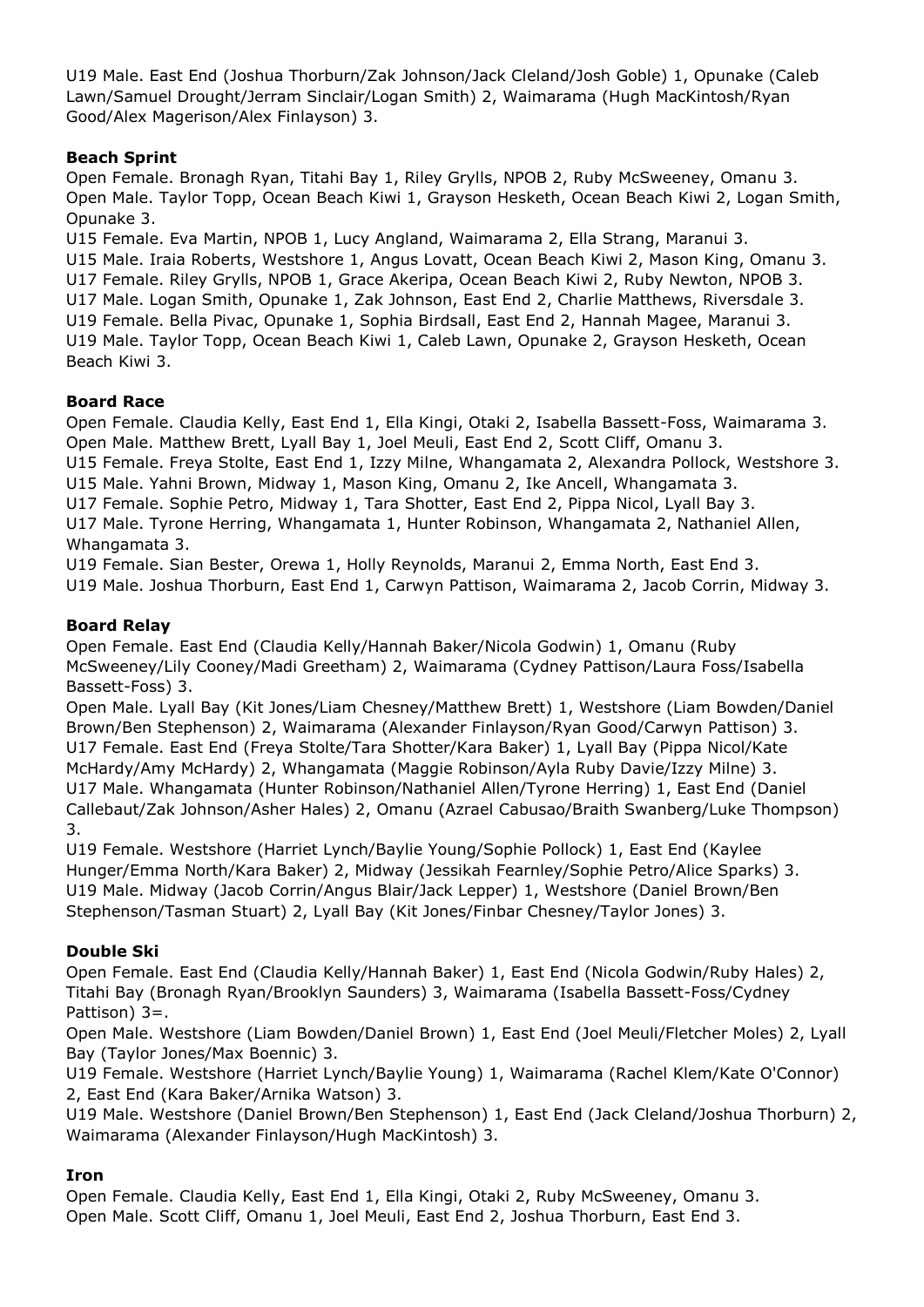U17 Female. Pippa Nicol, Lyall Bay 1, Sophie Petro, Midway 2, Tara Shotter, East End 3. U17 Male. Angus Blair, Midway 1, Tyron Evans, Midway 2, Max Boennic, Lyall Bay 3. U19 Female. Jessikah Fearnley, Midway 1, Holly Reynolds, Maranui 2, Rachel Klem, Waimarama 3. U19 Male. Gus Shivnan, Omanu 1, Thomas Kay, Ocean Beach Kiwi 2, Alexander Cecioni, Paekakariki 3.

#### **Run Swim Run**

Open Female. Claudia Kelly, East End 1, Ella Kingi, Otaki 2, Sarah-Kate Birkett, Ocean Beach Kiwi 3. Open Male. Scott Cliff, Omanu 1, Liam Chesney, Lyall Bay 2, Joel Meuli, East End 3. U15 Female. Izzy Milne, Whangamata 1, Freya Stolte, East End 2, Anna McLaren, Waimarama 3. U15 Male. Braith Swanberg, Omanu 1, Asher Hales, East End 2, Luke Thompson, Omanu 3. U17 Female. Pippa Nicol, Lyall Bay 1, Tara Shotter, East End 2, Sophie Petro, Midway 3. U17 Male. Angus Blair, Midway 1, Daniel Callebaut, East End 2, Kano Hill, Maranui 3. U19 Female. Emma North, East End 1, Jessikah Fearnley, Midway 2, Harriet Lynch, Westshore 3. U19 Male. Gus Shivnan, Omanu 1, Max Jones, Paekakariki 2, Alexander Finlayson, Waimarama 3.

#### **Ski Race**

Open Female. Ella Kingi, Otaki 1, Claudia Kelly, East End 2, Ruby McSweeney, Omanu 3. Open Male. Joel Meuli, East End 1, Jonty Laver, Waimarama 2, Matthew Brett, Lyall Bay 3. U15 Female. Freya Stolte, East End 1, Izzy Milne, Whangamata 2, Grace Richardson, Omanu 3. U15 Male. Yahni Brown, Midway 1, Braith Swanberg, Omanu 2, Maxwell Kennedy, Midway 3. U17 Female. Maggie Robinson, Whangamata 1, Kate McHardy, Lyall Bay 2, Baylie Young, Westshore 3.

U17 Male. Angus Blair, Midway 1, Max Boennic, Lyall Bay 2, Tyron Evans, Midway 3.

U19 Female. Holly Reynolds, Maranui 1, Sian Bester, Orewa 2, Frances Ebbett-Watt, Ocean Beach Kiwi 3.

U19 Male. Jacob Corrin, Midway 1, Daniel Brown, Westshore 2, Ryan Good, Waimarama 3.

# **Ski Relay**

Open Female. East End (Hannah Baker/Claudia Kelly/Nicola Godwin) 1, Waimarama (Isabella Bassett-Foss/Rachel Klem/Cydney Pattison) 2, Titahi Bay (Bronagh Ryan/Emma Herbert/Brooklyn Saunders) 3.

Open Male. East End (Joel Meuli/Joshua Thorburn/Fletcher Moles) 1, Westshore (Daniel Brown/Liam Bowden/Ben Stephenson) 2, Waimarama (Jonty Laver/Ryan Good/Alfie Wilson) 3. U17 Female. East End (Kara Baker/Renae Pratt/Ruby Hales) 1, Westshore (Sophie Pollock/Baylie Young/Greer Tremain) 2, Omanu (Maddison Greetham/Mackenzie Crawford/Grace Richardson) 3. U17 Male. Whangamata (Hunter Robinson/Nathaniel Allen/Brylie Adams) 1, Midway (Jack Lepper/Angus Blair/Tyron Evans) 2, East End (Zak Johnson/Daniel Callebaut/Arlo Jordan) 3. U19 Female. Midway (Jessikah Fearnley/Sophie Petro/Jayha Egan) 1, Maranui (Holly Reynolds/Ruby Douglas/Ella Strang) 2, Westshore (Harriet Lynch/Baylie Young/Sophie Pollock) 3. U19 Male. Waimarama (Alexander Finlayson/Ryan Good/Alfie Wilson) 1, East End (Zak Johnson/Joshua Thorburn/Jack Cleland) 2, Waimarama (Carwyn Pattison/Hugh MacKintosh/William Laver) 3.

# **Surf Race**

Open Female. Ella Kingi, Otaki 1, Claudia Kelly, East End 2, Ruby McSweeney, Omanu 3. Open Male. Daniel Callebaut, East End 1, Liam Chesney, Lyall Bay 2, Scott Cliff, Omanu 3. U15 Female. Maddison Greetham, Omanu 1, Izzy Milne, Whangamata 2, Freya Stolte, East End 3. U15 Male. Braith Swanberg, Omanu 1, Asher Hales, East End 2, Yahni Brown, Midway 3. U17 Female. Pippa Nicol, Lyall Bay 1, Tara Shotter, East End 2, Arnika Watson, East End 3. U17 Male. Zac Stolte, Fitzroy 1, Nathaniel Allen, Whangamata 2, Ben Stephenson, Westshore 3. U19 Female. Emma North, East End 1, Jessikah Fearnley, Midway 2, Harriet Lynch, Westshore 3. U19 Male. Gus Shivnan, Omanu 1, Alexander Cecioni, Paekakariki 2, Kel Iggulden, Omanu 3.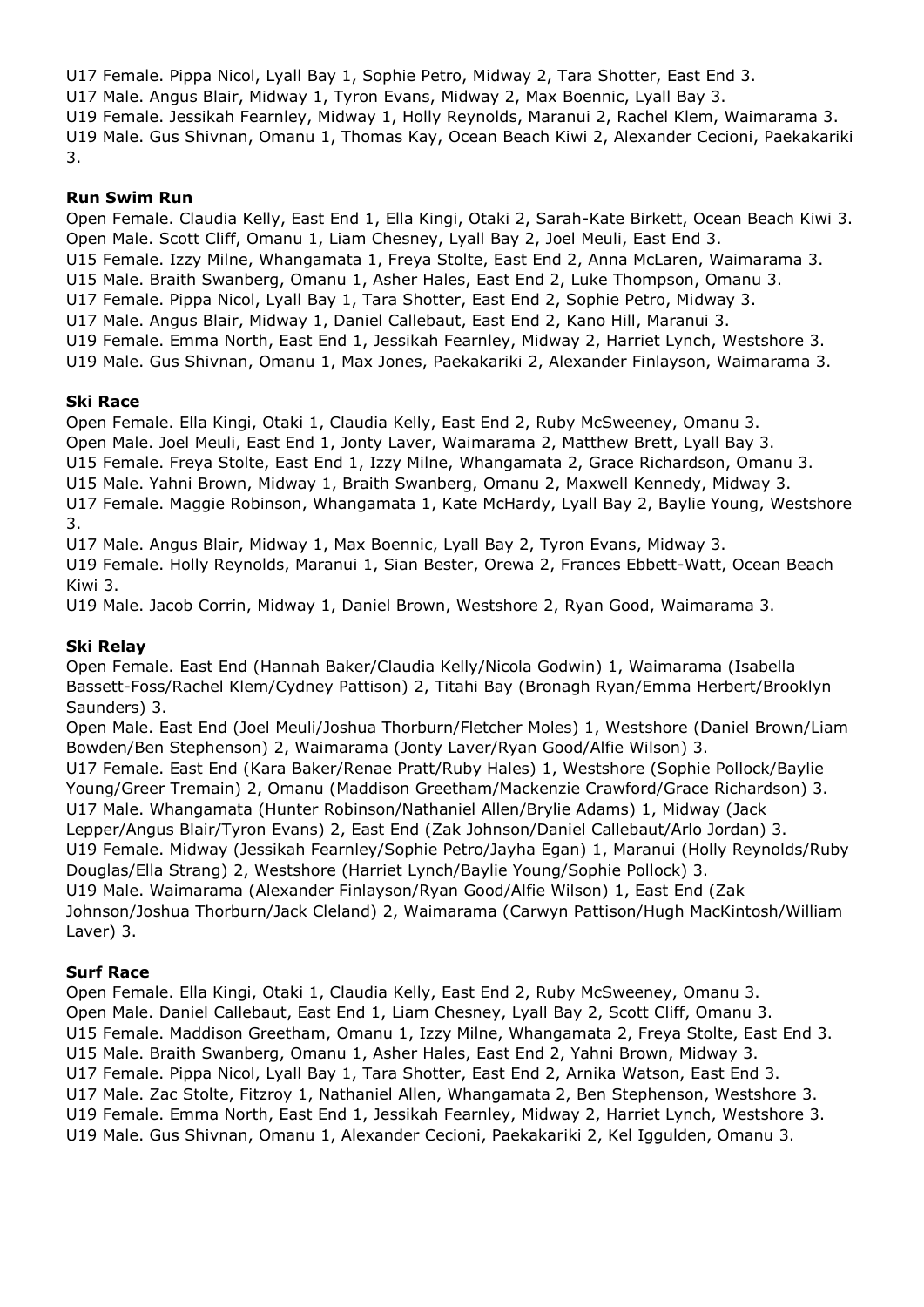# **Tube Rescue (4 Person)**

Open Female. East End (Emma North/Claudia Kelly/Hannah Baker/Nicola Godwin) 1, Omanu (Ruby McSweeney/Lily Cooney/Grace Richardson/Mckenzie Crawford) 2, Waimarama (Isabella Bassett-Foss/Kate O'Connor/Laura Foss/Zoe Collier) 3.

Open Male. Omanu (Scott Cliff/Gus Shivnan/Benjamin Parrott/Azrael Cabusao) 1, Waimarama (Jonty Laver/Logan Sanko/Alexander Finlayson/Alex Margerison) 2, Lyall Bay (Liam Chesney/Matthew Brett/Kit Jones/Finbar Chesney) 3.

U17 Female. Lyall Bay (Pippa Nicol/Kate McHardy/Tessa Court/Amy McHardy) 1, East End (Tara Shotter/Arnika Watson/Kara Baker/Ruby Hales) 2, Maranui (Ruby Douglas/Amelia Brown/Ella Strang/Olivia Butcher) 3.

U17 Male. East End (Arlo Jordan/Daniel Callebaut/Asher Hales/Zak Johnson) 1, Omanu (Braith Swanberg/Mason King/Luke Thompson/Azrael Cabusao) 2, Lyall Bay (Max Boennic/Aidan Chesney/Conor Chesney/Jonas Glaudel) 3.

U19 Female. East End (Emma North/Renae Pratt/Sophia Birdsall/Ruby Hales) 1, Westshore (Harriet Lynch/Baylie Young/Greer Tremain/Sophie Pollock) 2.

U19 Male. Waimarama (Carwyn Pattison/Alexander Finlayson/Alex Margerison/Sam Connor) 1, Paekakariki (James Dyhrberg/Alexander Cecioni/Ben Reiher/Max Jones) 2, East End (Joshua Thorburn/Jack Cleland/Josh Goble/Arlo Jordan) 3.

#### **Board Rescue**

Open Female. East End (Claudia Kelly/Nicola Godwin) 1, Orewa (Cayleen Bester/Sian Bester) 2, Waimarama (Cydney Pattison/Isabella Bassett-Foss) 3.

Open Male. Waimarama (Sam Connor/Alexander Finlayson) 1, Waimarama (Ryan Good/Carwyn Pattison) 2, Westshore (Liam Bowden/Daniel Brown) 3.

U17 Female. East End (Arnika Watson/Freya Stolte) 1, Lyall Bay (Kate McHardy/Tessa Court/Amy McHardy) 2, East End (Kara Baker/Tara Shotter) 3.

U17 Male. Whangamata (Nathaniel Allen/Hunter Robinson) 1, Lyall Bay (Max Boennic/Aidan Chesney) 2, Fitzroy (Zac Stolte/Harrison Whiting) 3.

U19 Female. Lyall Bay (Pippa Nicol/Ella Aroha Court) 1, Omanu (Mackenzie Crawford/Lilly Coony) 2, Westshore (Harriet Lynch/Sophie Pollock) 3.

U19 Male. Paekakariki (Max Jones/Alexander Cecioni) 1, Waimarama (Alexander Finlayson/Alex Margerison) 2, East End (Joshua Thorburn/Josh Goble) 3.

# **Taplin Relay (3 - Person)**

Open Female. East End (Nicola Godwin/Hannah Baker/Claudia Kelly) 1, Omanu (Ruby McSweeney/Lily Cooney/Madi Greetham) 2, Midway (Sophie Petro/Jessikah Fearnley/Jayha Egan) 3. Open Male. Omanu (Scott Cliff/Benjamin Parrott/Kel Iggulden) 1, East End (Joel Meuli/Daniel Callebaut/Josh Goble) 2, Waimarama (Carwyn Pattison/Ryan Good/Jonty Laver) 3. U17 Female. East End (Tara Shotter/Kara Baker/Freya Stolte) 1, Whangamata (Maggie Robinson/Ayla Ruby Davie/Izzy Milne) 2, Lyall Bay (Pippa Nicol/Kate McHardy/Amy McHardy) 3. U17 Male. Whangamata (Nathaniel Allen/Hunter Robinson/Brylie Adams) 1, Midway (Tyron Evans/Jack Lepper/Angus Blair) 2, East End (Daniel Callebaut/Zak Johnson/Asher Hales) 3.

# **Diamond**

U15 Female. Izzy Milne, Whangamata 1, Freya Stolte, East End 2, Ella Strang, Maranui 3. U15 Male. Yahni Brown, Midway 1, Ike Ancell, Whangamata 2, Alec Ball, Foxton 3.

# **Long Course Surf Boat**

Open Female. Paekakariki (Amy Spiekerman/Rachael Reid/Sophia Bridgwater/Ally Jones/Shane Radovanovich) 1, Paekakariki (Gemma Woolcock/Keely Saunders/Renee Cameron Bennett/Kelly Fleming/Steven Dickson) 2, Omanu () 3.

Open Male. Piha (Rhye Jacka/Chris Lines/Jacob Sodo/Finn Murphy/Tom Jacka) 1, Lyall Bay (Johnny Fitzgerald/Jared Corston/Liam Privett/Finn Meredith/Hayden Keenan/Sam Richardson) 2.